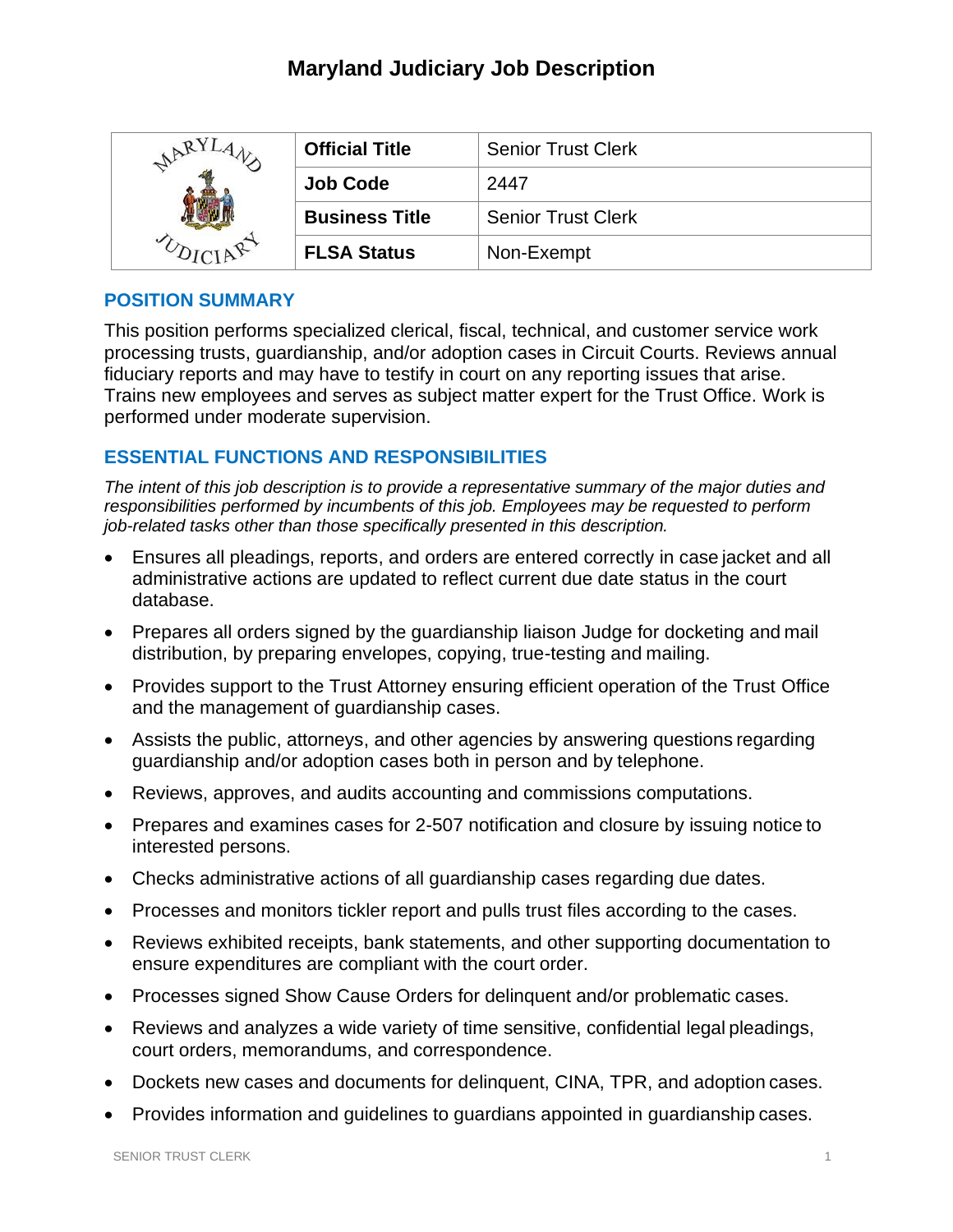## **MINIMUM QUALIFICATIONS**

## **Education and Experience**

- High school diploma (or GED equivalent).
- Three (3) years of clerical, fiscal, or accounting work experience. One (1) year of experience as a Trust Clerk.

## **Note:**

- A Bachelor's Degree may substitute two (2) years of required work experience.
- A Paralegal/Associates Degree or 60 college credits may substitute two (2) years of required work experience.
- A Paralegal Certificate may substitute one (1) year of required work experience.

## **KNOWLEDGE, SKILLS, AND ABILITIES**

## **Knowledge of:**

- Court forms, practices, procedures, protocols, systems, and equipment required to support the specialized work of the assigned unit(s).
- General office practices, procedures, and equipment.
- Personal Computers and software to include, but not limited to, Microsoft Office Suite.
- Judicial policies, procedures, and forms.

## **Skill in:**

- Organization and time management.
- Accuracy and attention to detail.
- Basic English and arithmetic to include, but not limited to, spelling, punctuation, addition, subtraction, multiplication, and division.
- Analytically defining and solving problems.
- Verbal and written communication.
- Reading, comprehension, proofreading, and editing
- Customer service and handling problems tactfully and patiently.
- Usage of standard office equipment, computer equipment, and computer applications.

## **Ability to:**

- Prioritize and handle multiple projects simultaneously.
- Exercise independent judgment in interpreting and applying appropriate policy, procedure, rule, law, and/or regulation to a situation.
- Use proper grammar, punctuation, and spelling.